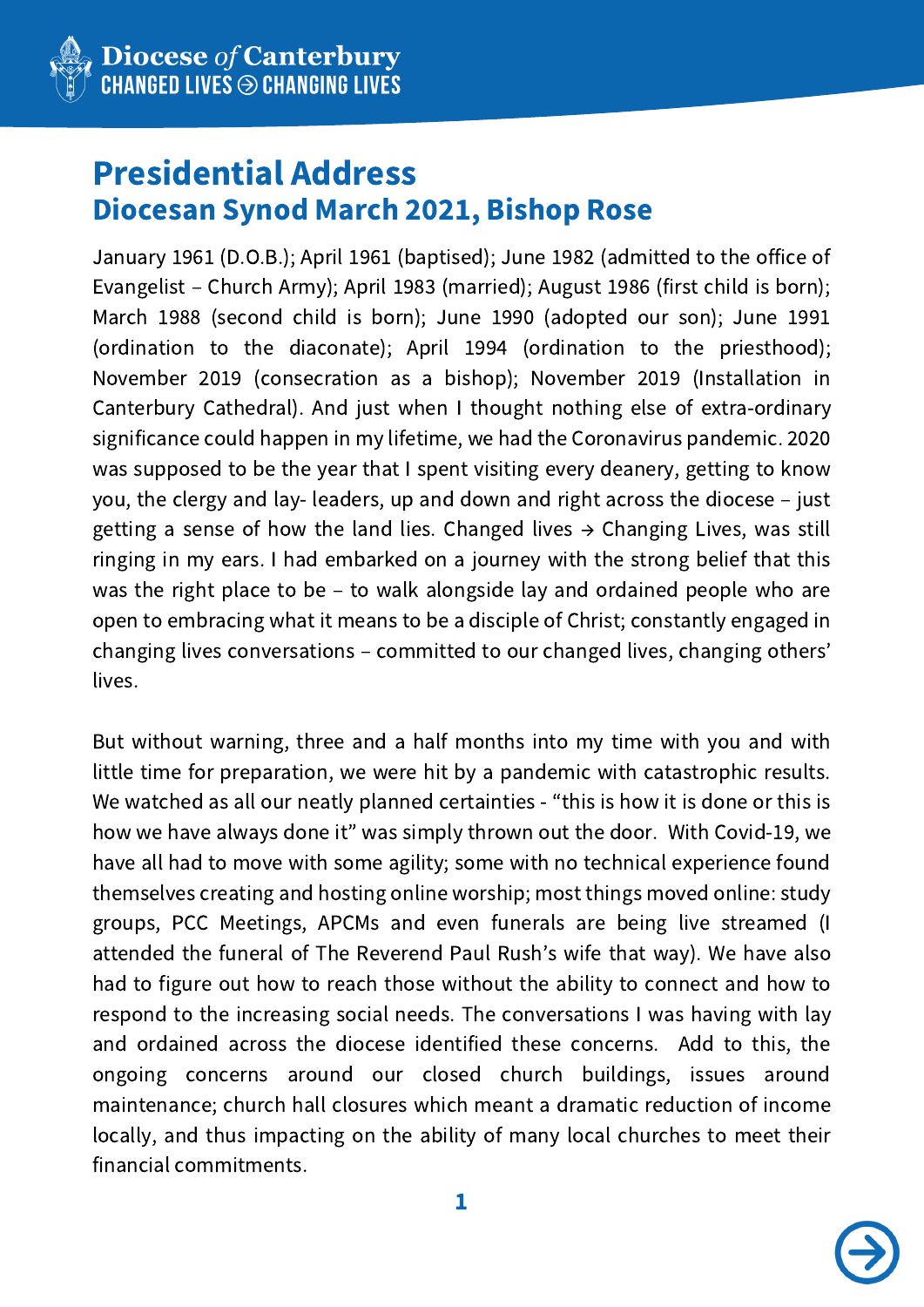

I am proud of the way we have pulled together and worked as a diocese. It felt like our communications department did not sleep as almost daily we were being kept updated with the latest covid-19 communications from the national church; we also had numerous communications around managing re-entry to our buildings. Together we began to discern what the spirit may be saying to us, the Church here in Canterbury Diocese, and our communication also included overwhelming and sincere thanks for all that you and your colleagues (clergy and laity alike) have been doing during lockdown.

A surprise thrown up by Covid-19 lockdown was that several churches', despite their drastically reduced numbers prior to lockdown, digital services were now attracting larger numbers to worship! What are the implications for us of this? Post lockdown, how do we enable those who have joined us digitally to feel a sense of belonging? How do we nurture discipleship amongst our added numbers and those already attached? Teaching them to pray and to study the scriptures; how do we teach them to live generous lives, to care for creation, and to be ready to live and share God's good news in words and deeds?

This is what lies at the heart of our mission! But how do we resource this mission? As bishop with responsibilities that I share with the archdeacons, I have to prayerfully address the present "Pre- & Post-Covid-19 reality." It is a reality that shows us that we have been living unchecked beyond our means for some time, and in some instances, we have been operating in a 'business as usual' mode even as our congregational numbers continued to decline. While the pandemic is not the sole cause of the challenge we are presently facing, with our buildings being closed for a significant period, it has become the catalyst for us to seriously grasp the nettle and address the difficult questions that normally some would not have dared to ask.

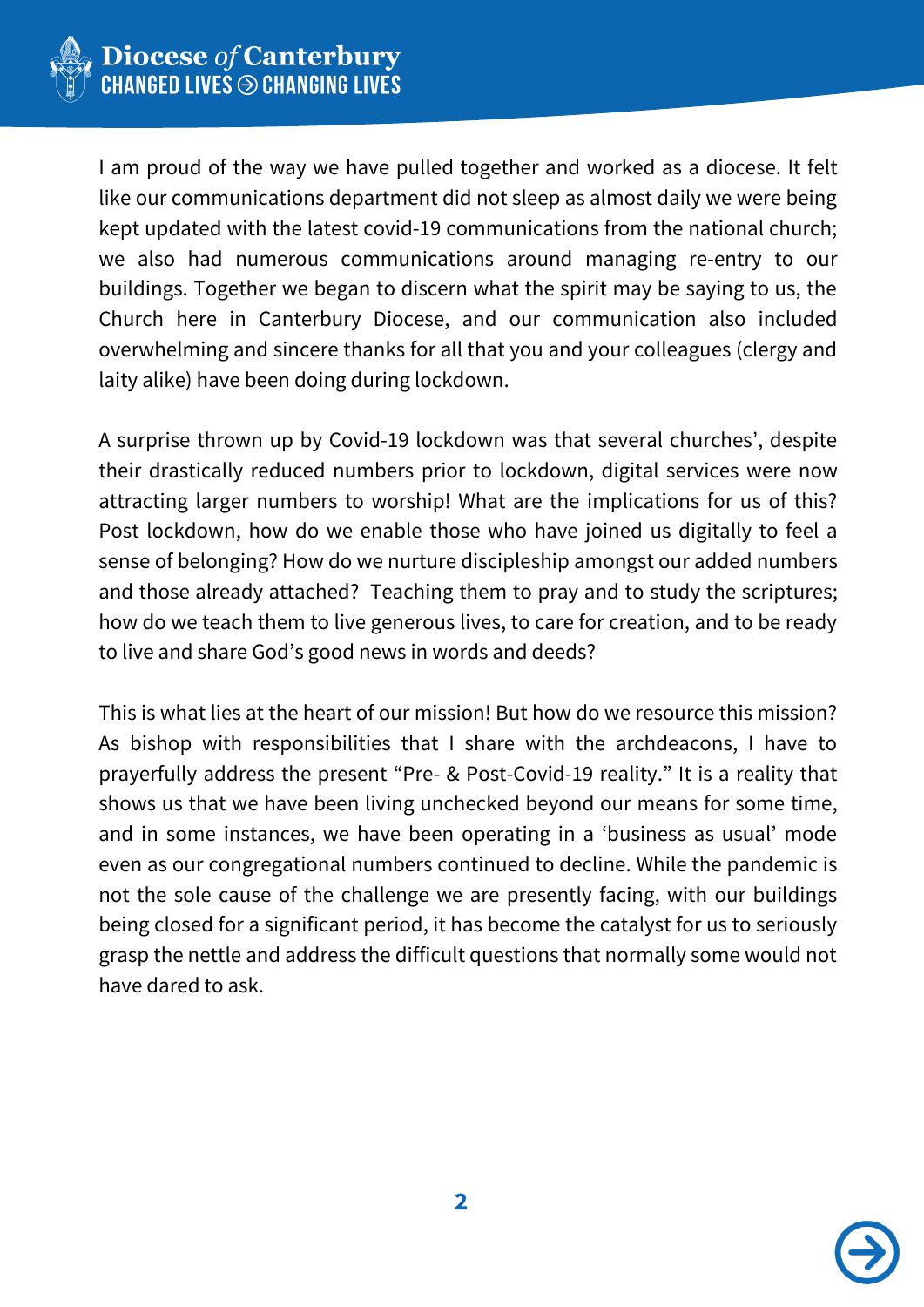

Questions about *how we resource mission and ministry in our diocese*; whether it is *sustainable to have the numbers of buildings that we currently have*; questions about the *kind of lay and ordained leadership needed* throughout the diocese; questions about *the need for more collaborative working*; questions about *how we use Readers, ALMs, SSMs, PTOs and Interim Ministers and the kind of support needed for our stipendiary clergy*; questions about *how we release the whole people of God* to be engaged in mission; questions about *how we train and equip both lay and ordained*. Questions about what is the right *level of support that is needed from the centre* and whether *the centre is the right place for all these resources to be located* or should some be *located at deanery or archdeaconry level*.

Deanery M & Ms were invited to intentionally help us with this reflective process because this was never intended to be a top-down process. Nor was it about a new inexperienced bishop coming into the diocese and creating change for the sake of change, or to make her mark. As your bishop, as a senior staff team, we needed to know what your questions were and whether together, we were asking the right questions to take us forward. From the beginning, my interest and that of the senior staff team has always been about enabling mission to be at the forefront of the life of the diocese. Together, we all needed to be engaged with regards to the shape this Mission should take in our diocese. More than ever, we need to re-imagine a sustainable and flourishing ministry together.

We also looked to the wider diocese to engage in this discernment process. In the latter half of last year, *the golden threads* coming back from across the diocese highlighted areas such as: Us being changed by God, through worship – renewing our concern for social justice and being a more outward facing church concerned with people; having our priorities reshaped in relation to our buildings; asking where the voices are of our children and young people; deepening our faith so that we may grow as disciples; the need to care for our creation and for a more simpler and uncomplicated structure that is fit for purpose.

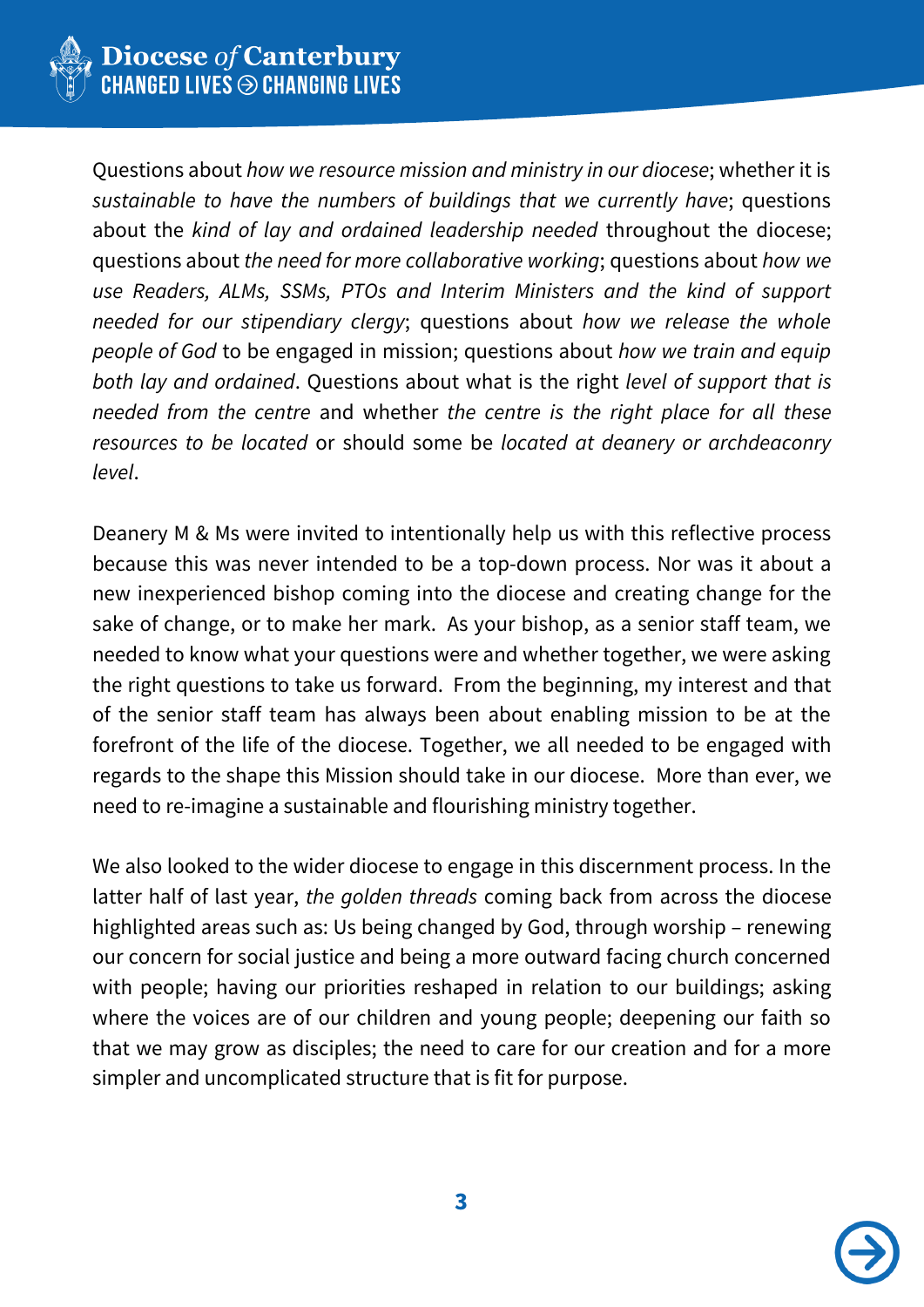

I want to thank our Area Deans, Lay Chairs and everyone who has contributed to this discernment process. From some of the correspondences received, it is clear that this has indeed been a costly, demanding and challenging process for us all. I have received communication from members of PCCs: some suggesting that this is not the time to be engaging with such a process – I ask:

*If not now then when?*

Others saying how good they have been, paying their Parish share so why should they lose their priest or indeed share their priest - dare I ask:

W*hat kingdom are they helping to build and do they know that they belong to the wider body beyond their parish boundary?*

Others have asked should poor churches not have a priest because they have no money – my response:

*Poverty should not equate with a lack of ministerial leadership and indeed we have targeted funding from the Church Commissioners – the Low income Community Fund - for exactly these areas.*

Others have asked for reassurance that their hard working priest not be under threat of removal - my honest response is:

*There was never a threat of removing priests – the deanery plans showing savings in the deanery by reducing clergy numbers have come from the deaneries themselves* but I must make it clear that our present income does not and cannot sustain the number of stipendiary clergy we have in post or for filling future vacancies.

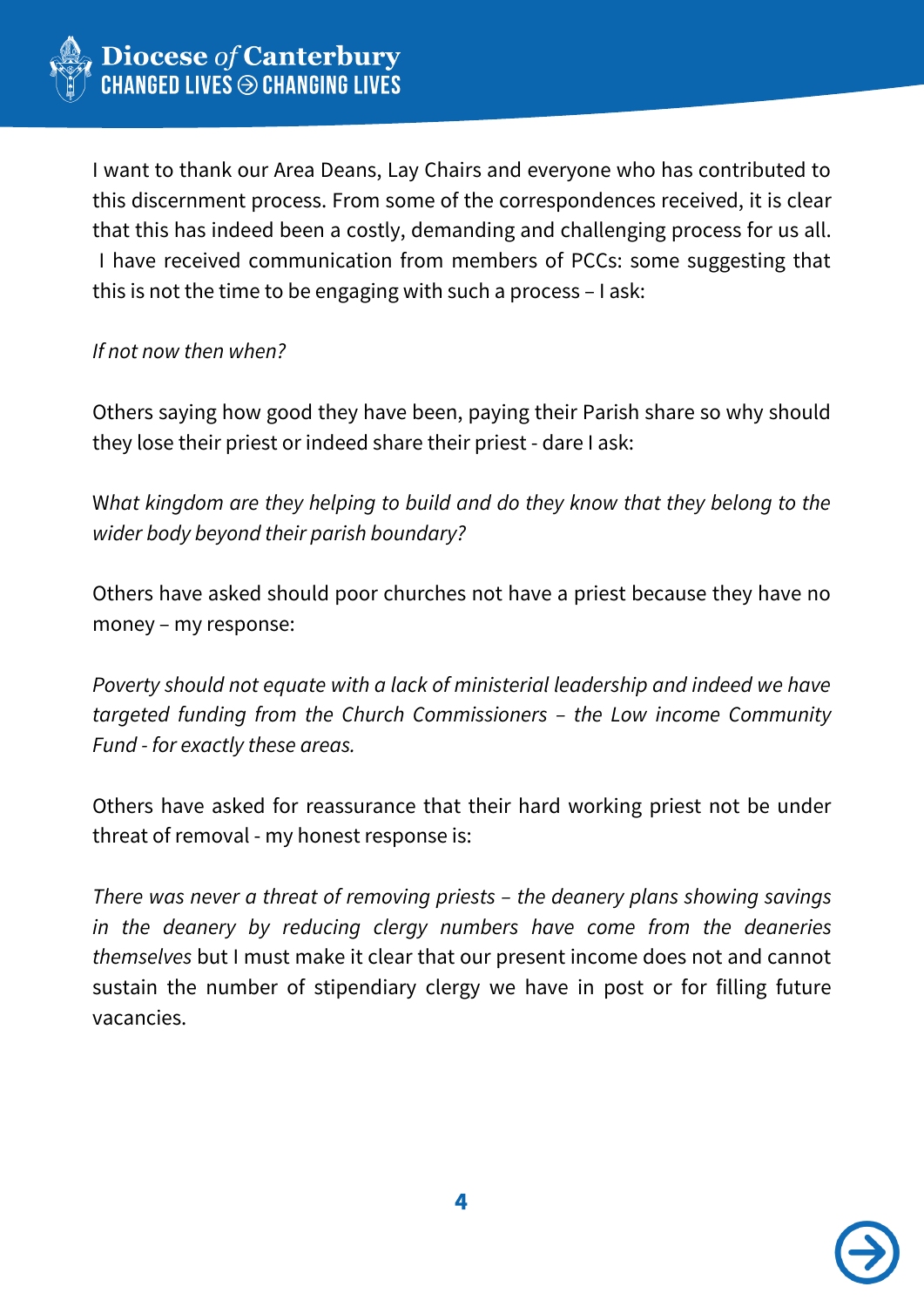

Our largest expenditure in the diocese (60%) is on the clergy (this includes their stipends and associated costs of housing, pensions and community charge).We therefore cannot entertain clergy or lay leaders encouraging their PCCs to withhold contributing to our shared costs (the "Common Fund") or directing them to create and hide separate accounts or worse yet, for the clergy to be collecting their stipends month by month without fail, while preventing or discouraging the parish from giving to the Parish Share (our "Common Fund") because of holding, for whatever reason, so-called differing theological views. I am reminded of the parable of the talents. The person with only one hid it instead of 'stewarding' it. The generosity that I practice and speak of is one in which we 'steward' all that God gives to us. This is not an optional extra that if we feel in a good mood or feel like it, then we might just oblige and give a little more from our leftovers. The generosity that I speak of is one which should be embedded in our way of life together, hence for example, there is no reason why together we should not all make a special one-off gift to assist us in balancing the budget for 2021-2022 (thereby preventing the kind of cuts that could in both the long term and the short term be damaging to our mission).

We have been looking forensically across all our expenditure, seeking how best we can make today's church pay for today's church. I must share with you that even with the proposed (projected) savings being put forward, we are still showing a significant gap in our budget! Within Diocesan House we are examining the proposals of where savings can be made. In doing so we are conscious that some areas are statutory and cannot just be eliminated to save on costs - but even in these areas we are looking at the tasks to be done and how we might allow the task to define the size of the team needed. Where the department or framework is not statutory, we still must examine how it contributes to the wider mission and possibly dare to ask if there might be another way to deliver it (at a deanery or archdeaconry level)?